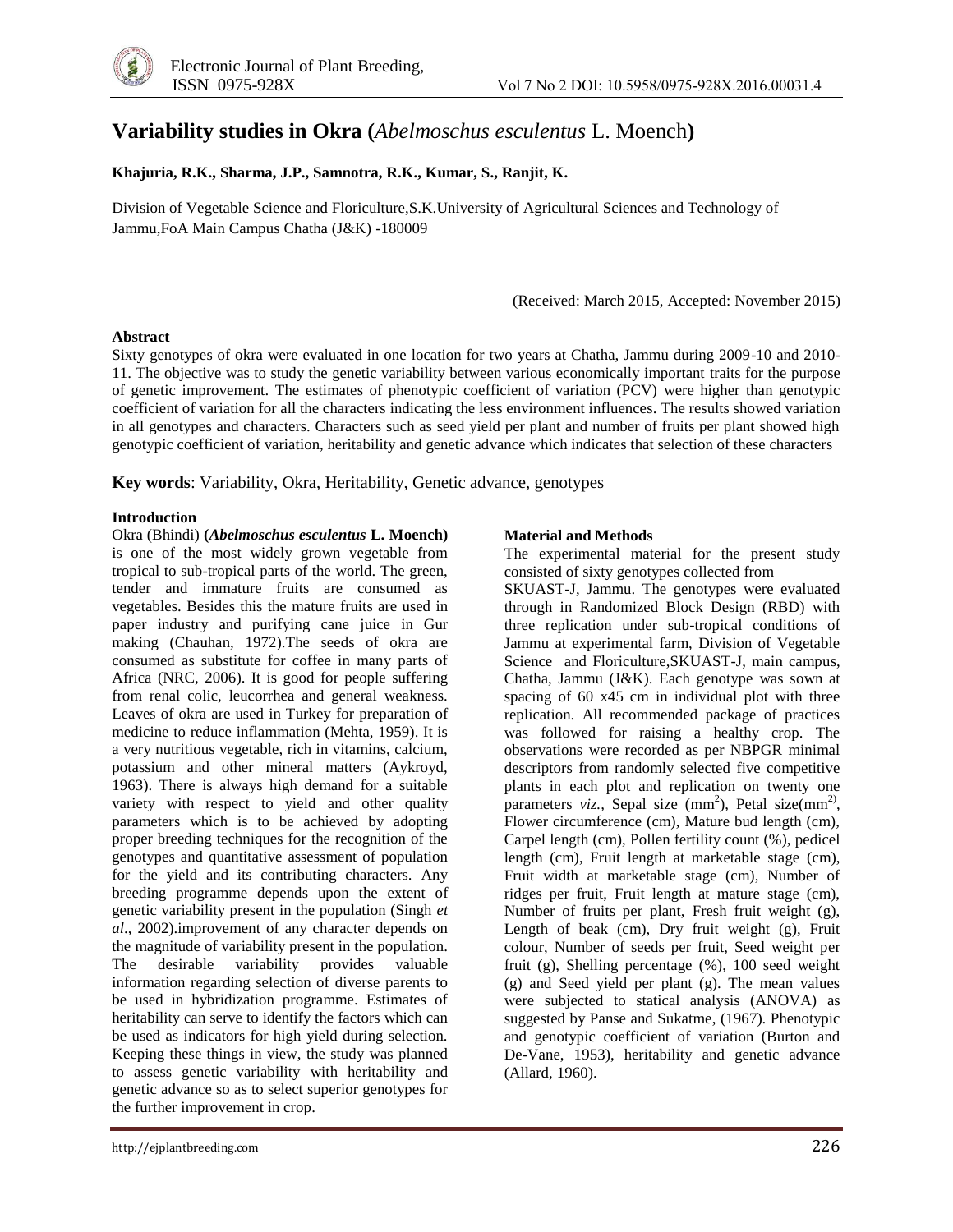

### **Results And Discussion**

The mean sum of square was significant for all the characters except for mature bud length and number of ridges per fruit during 2009-10 and 2010-11(Table 1.a., Table1.b., Table1.c.) while number of ridges per fruit and length of beak in pooled analysis, indicating the presence of substantial amount of variability in the material under study. It implies that this population of okra genotypes would respond positively to selection. Similar results were observed by earlier workers *viz.,* Shukla et al (1989), Chowdhary et al. (1991) and Chauhan and Singh, (2002), indicating large amount of variability in Okra. However, selection based on characters which shows no significant difference in their mean values will bring no progress.

The study indicates the presence of wide variability in the present genotypes of okra (Table 2.a.). Seed yield per plant showed a wide range  $(51.81g - 226.44$ g), minimum and maximum seed yield was recorded in JBS-9 and MO-15 with general mean of 109.87 g followed by Petal size  $(50.53 - 139.16 \text{ mm}^2)$  with over all mean of  $90.67$  mm<sup>2</sup>; Sepal size  $(48.49 -$ 103.54 mm<sup>2</sup> with over all general mean of 74.10  $mm<sup>2</sup>$ ; Number of fruits per plant (17.67 - 51.40 mm<sup>2</sup>) with over all general mean of  $31.12 \text{ mm}^2$ ; Number of seed per fruit  $(37.40 - 69.73 \text{ mm}^2)$  with general mean of 53.26 mm<sup>2</sup> and other characters also showed good range of variability in the year 2009-10. Seed yield per plant during the year 2010-11 was varied from 50.56 g in JBS – 9 to 232.35g in genotype 205- 1-4 with overall general mean of 110.64 followed by petal size  $(53.33 - 122.33 \text{ mm}^2)$  with general mean of  $88.38$  mm<sup>2</sup>; Sepal size  $(48.13 - 95.27$  mm<sup>2</sup>) wit over all general mean of  $71.51$  mm<sup>2;</sup> Number of fruits per plant  $(177.33 - 61.00)$  with general mean of 31.44 and other characters also showed their part in variability. While in pooled analysis, seed yield per plant was varied from  $51.19g$  in JBS – 9 to  $228.20g$ in genotype 205-1-4 with over all mean of 110.26g followed by petal size  $(51.93 - 129.28 \text{ mm}^2)$  with general mean of  $89.53 \text{ mm}^2$ ; pollen fertility count (28.92 – 84.42%) with general mean of 39.44 %; sepal size  $(48.46 - 99.41 \text{ mm}^2)$  with over all general mean of 72.81 mm<sup>2</sup> and other characters also showed their role in variability.

In general the phenotypic coefficient of variability were higher in magnitude than genotypic ones for all the characters under study (Table 2.a., Table 2.b., Table 2.c.), indicating that there is considerable effects of environment on their expression. In present investigation, the phenotypic and genotypic coefficient of variability were found to be high for seed yield per plant (37.26 % and 36.60 %) in the year 2009-10 (Table 2.a.), seed yield per plant (38.55 % and 37.47 %) and number of fruits per plant (31.10 % and 30.61 %) in the year 2010-11 (Table 2.b.), and seed yield per plant (37.32 % and 37.29 %) in pooled analysis (Table 2.c.). Moderate phenotypic and genotypic coefficient of variability wasobserved for number of fruits per plant (29.45 %and 28.99 %); petal size (23.87 % and 20.48 %) and fresh fruit weight (20.73 % and 20.34 % in the year 2009-10 (Table 2.a.), petal size (24.21 % and 15.21 %); sepal size (21.31 % and 11.43 %) and fresh fruit weight (21.08 % and 20.53 %) in 2010- 11(Table 2.b.) and number of fruits per plant (29.12 % and 29.09 %); pollen fertility count (24.83 % and 19.99 %); fresh fruit weight (20.59 % and 20.56 %) and petal size (20.17 % and 19.84 %) in pooled analysis (Table 2.c.). For rest of the characters low phenotypic and genotypic coefficient of variability were observed in 2009-10, 2010-11 and pooled analysis respectively.

Burton, (1952) has suggested that GCV together with heritability estimates would give the best option expected for selection. In present investigation, heritability in broad sense varied from 4.1% (number of ridges per fruit) to 99.2 % (number of seeds per fruit) in 2009-10 (Table 2.a.), 3.5 % (number of ridges per fruit) to 97.6 % (fruit length at marketable stage) in 2010-11(Table 2.b.) and 5.5 % (number of ridges per fruit) to 99.9 % (pedicel length) in pooled analysis (Table 2.c.). It was found to be high for almost all the characters except for flower circumference, mature bud length and number of ridges per fruit in the year 2009-10, petal size, flower circumference, sepal size , mature bud length and number of ridges per fruit 2010-11 where as in pooled analysis number of ridges per fruit have low heritability. Similar results have been reported by Singh and Singh (2004), Bello *et al*. (2006) and Sharma *et al*. (2007).

The estimates of heritability along with genetic advance are more reliable than heritability alone for predicting the effects of selection, Johnson *et al*. (1955). These estimates were quite high for seed yield plant<sup>-1</sup> and number of fruits plant<sup>-1</sup> during the year 2009-10, 2010-2011 and pooled analysis, Suggesting that additive genes play role in the inheritance of these characters, therefore, these characters are amendable to selection and would produce desirable variety, whereas high heritability accomplished with moderate genetic advance were recorded for petal size, fresh fruit weight, dry fruit weight and seed weight fruit<sup>-1</sup> during 2009-10; fresh fruit weight, dry fruit weight and seed weight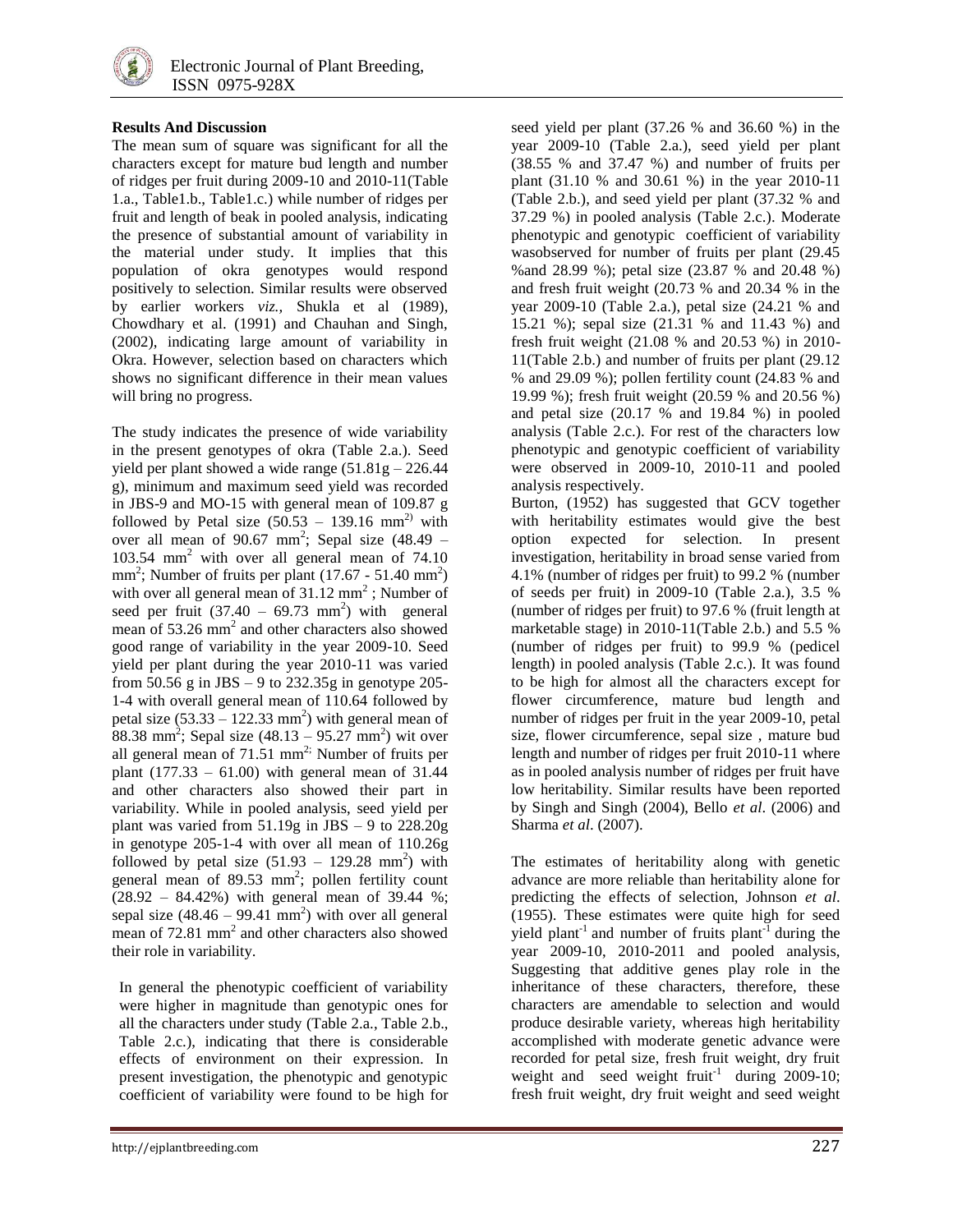

fruit<sup>-1</sup> in 2010-2011 and sepal size, petal size, length of beak, dry fruit weight and number of seeds fruit<sup>-1</sup> in pooled analysis. The results are in agreement with the findings of Pal *et al.* (2009), Pradip *et al.* (2010), Dhall *et al*. (2000). Hence the improvement in the characters like seed yields plant<sup>-1</sup> and numbers of fruits plant-1 are possible through simple selection.

### **Conclusion**

From the results obtained it was concluded that genetic variation existed among the genotypes in all characters. The characters such as seed yield per plant, number of fruits per plant, petal size, fresh fruit weight and dry fruit weight showed high genotypic coefficient of variation, heritability and genetic advance, indicating that selection of these characters will show a positive response in crop improvement.

### **References**

Allard, R.W. (1960). Principles of Plant Breeding. John Wiley and Sons, Inc. New York, pp: 253

Aykroyd. (1963). ICMR Special Report, Series, 112.3

- Bello, D., Sajo, A. A., Chubado, D. and Jellason, J. J. (2006). Variability and correlation studies in okra (*Abelmoschus esculentus* L. Moench). *Journal of Sustainable Development in Agriculture and Environment,***2**(1): 794-886
- Burton, G. W. and De-Vane, E. H. (1953). Estimating heritability in tall Fescue (*Festuca arundinaceae*) from replicated clonal material. *Agron J*., **45**: 478-481
- Burton, G.W. (1952). Quantitative inheritance in grass. Proceeding  $6<sup>th</sup>$  International Grassland Congress, 1: 277-283
- Chaudhary, D. R., Kumar, J., Vidyasagar and Sharma, S. K. (1991). Line x tester analysis of combining ability in okra (*Abelmoschus esculentus* L. Moench). *South Indian Horticulture*, **39** (6):337-340
- Chauhan, S. and Singh, Y. (2002). Heterosis studies in okra (*Abelmoschus esculentus* (L.) Moench). *Vegetable Science*, **29**: 116-118
- Chauhan, V. S. (1972). Vegetable production in India, 3rd edition, Ram Prasad and sons, 85- 96
- [Dhall, R. K.,](http://www.cabdirect.org/search.html?q=au%3A%22Dhall%2C+R.+K.%22) [Arora, S. K.](http://www.cabdirect.org/search.html?q=au%3A%22Arora%2C+S.+K.%22) and [Rani,](http://www.cabdirect.org/search.html?q=au%3A%22Mamta+Rani%22) M. (2000). Variability, heritability and genetic advance in okra [*Abelmoschus esculentus* (L.)

Moench]. *[Indian Journal of Horticulture,](http://www.cabdirect.org/search.html?q=do%3A%22Indian+Journal+of+Horticulture%22)***57**  (4):342-346

- Johnson, H. W., Robinson, H. F. and Comstock, R. S. (1955). Estimates of genetic and environmental variability in soybean. *Agronomy Journal*, **47**: 314-318
- Mehta,Y. R. (1959). Vegetable Crops in India, Naya Prakash, Calcutta-6. pp. 711.
- NRC, (2006). Lost Crops of Africa: Volume II. Vegetables, National Research Council. Washington. D.C. National Academy Presss
- Pal, A. K. and Sabesan, T. (2009). Combining ability through diallele analysis in okra (*Abelmoschus esculentus* (L.) Moench). *Electronic Journal of Plant Breeding,* **1**: 84- 88
- Panse, V. G. and Shukhatme, P. V. (1967). *Statistical Methods for Agricultural Workers*. 2nd Edn. ICAR Publications Krishi Anusandhan Bhavan, Pusa, New Delhi-11001.
- Pradip, K., Akotkar, D. K. and Pal, A. K. (2010). Genetic Variability and Diversity in Okra (*Abelmoschus esculentus* L. Moench)*. Electronic Journal of Plant Breeding*, **1**  (4):339-393
- Sharma, J.P., Singh. A.K., Chopra, S. and Tiwari, S.P. (2007). Yield and yield component analysis in hybrid okra [*Abelmoschus esculentus* (L.) Moench]. *J. Res., SKUAST-J,***6**  (2):286-291
- Shukla, A.K.; Gautam, N.C.; Tiwari, A.K. and Chaturvedi,A.k. (1989). Heterosis and combining ability in okra [*Abelmoschus esculentus* (L.) Moench]. *Vegetable Science,***16**: 191-196
- Singh, A. K. and Singh, K. P. (2004). Induced quantitative variation for yield and its components in okra. Ind. *J. Hort*., **61** (3):240- 244
- Singh, A.K. and Singh, K.P. (2002). Induced mutation in okra by gamma rays and ethyl methane sulphonate. *Veg. Sci*., **29** (1):30-33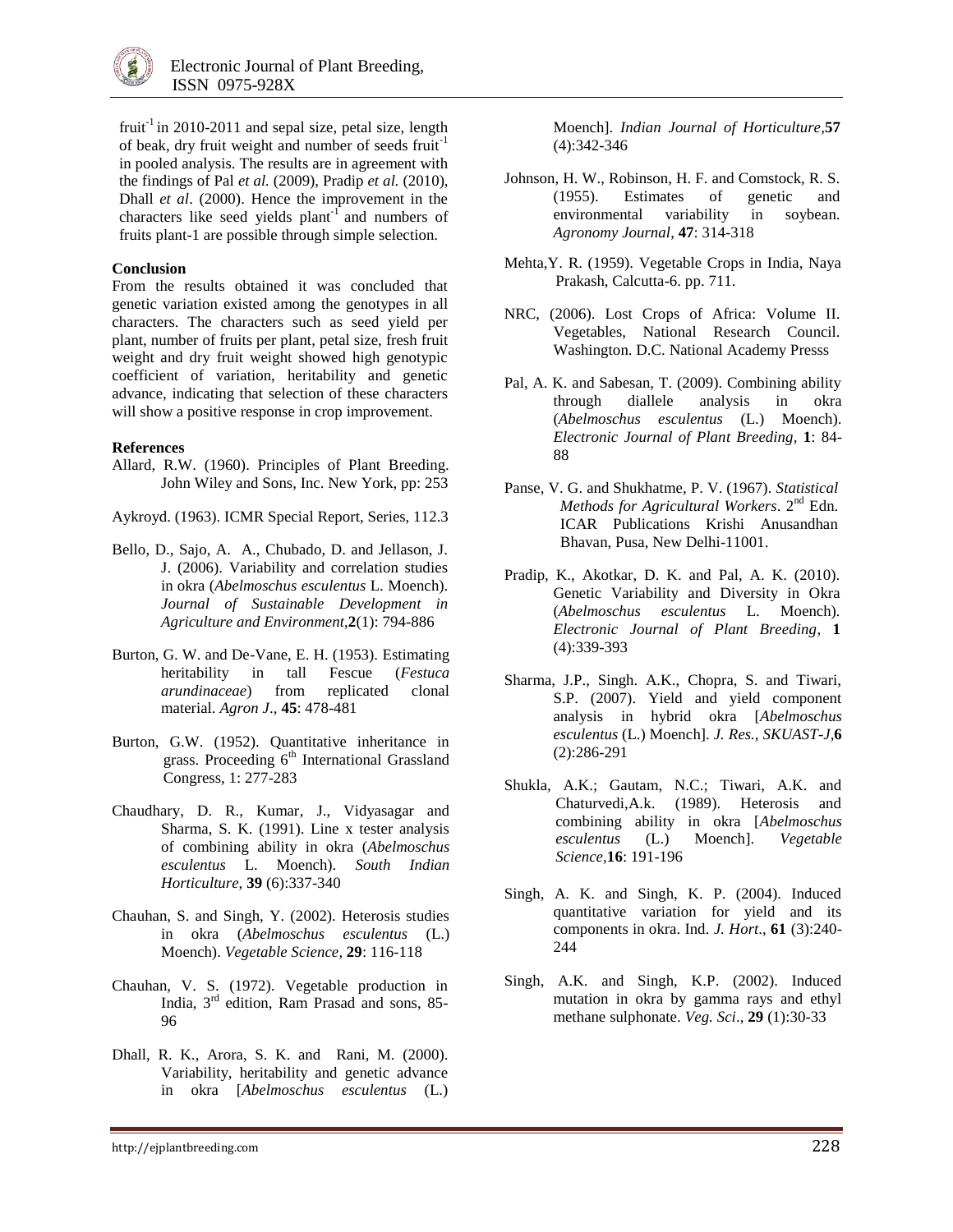| Sources of<br>variation  | df  | $\left(1\right)$<br>Sepal size<br>$\text{(mm}^2)$ | (2)<br>Petal Size<br>$(mm^2)$ | (3)<br>Flower<br>Circumference<br>(cm) | (4)<br>Mature<br>bud length<br>(cm) | (5)<br>Carpel<br>length<br>(cm) | (6)<br>Pollen<br>fertility<br>$count(\% )$ | (7)<br>Pedicel<br>length<br>(cm) | (8)<br>Fruit length at<br>marketable<br>stage (cm) | (9)<br>Fruit width<br>at marketable<br>stage(cm) |
|--------------------------|-----|---------------------------------------------------|-------------------------------|----------------------------------------|-------------------------------------|---------------------------------|--------------------------------------------|----------------------------------|----------------------------------------------------|--------------------------------------------------|
| Replication              |     | 1659.00                                           | 1832.375                      | 76.223                                 | 1.318                               | 0.008                           | 156.390                                    | 0.005                            | 0.069                                              | 0.018                                            |
| Genotype                 | 59  | 497.432*                                          | 1158.343*                     | $10.180*$                              | $0.142$ NS                          | $0.108*$                        | 103.965*                                   | $0.234*$                         | $8.757*$                                           | $0.062*$                                         |
| Error                    | 118 | 73.523                                            | 123.617                       | 3.583                                  | 0.121                               | 0.003                           | 5.892                                      | 0.004                            | 0.033                                              | 0.001                                            |
| *Significant at 5% level |     |                                                   |                               | ** Significant at 1% level             |                                     |                                 |                                            |                                  |                                                    |                                                  |

# Table 1a: Analysis of variance for various characters in okra (2009-10)

# **Table 1a:** Analysis of variance for various characters in okra (2009-10)

| Sources of  | (10)      | (11)       | (12)       | (13)        | (14)     | (15)      | (16)         | (17)       | (18)       | (19)       | (20)       |
|-------------|-----------|------------|------------|-------------|----------|-----------|--------------|------------|------------|------------|------------|
| variation   | No. of    | Fruit      | Number of  | Fresh fruit | Length   | Dry fruit | No. of seeds | Seed       | Shelling   | $100$ seed | Seed yield |
|             | ridges    | length at  | fruits per | weight      | of beak  | weight    | per fruit    | weight per | percentage | weight     | per plant  |
|             | per fruit | mature     | plant      | (g)         | (cm)     | (g)       |              | fruit      | (%)        | (g)        | (g)        |
|             |           | stage (cm) |            |             |          |           |              | (g)        |            |            |            |
| Replication | 3.772     | 27.764     | 0.313      | 11.584      | 0.982    | 0.024     | 230.063      | 0.774      | 163.172    | 0.181      | 840.125    |
| Genotype    | 0.821NS   | 19.293*    | $246.82*$  | 35.043*     | $0.522*$ | $4.466*$  | 172.477*     | $0.968*$   | $96.156*$  | $0.796*$   | 4909.839*  |
| Error       | 1.060     | 0.117      | 2.594      | 0.443       | 0.031    | 0.076     | 0.478        | 0.025      | 13.888     | 0.036      | 59.053     |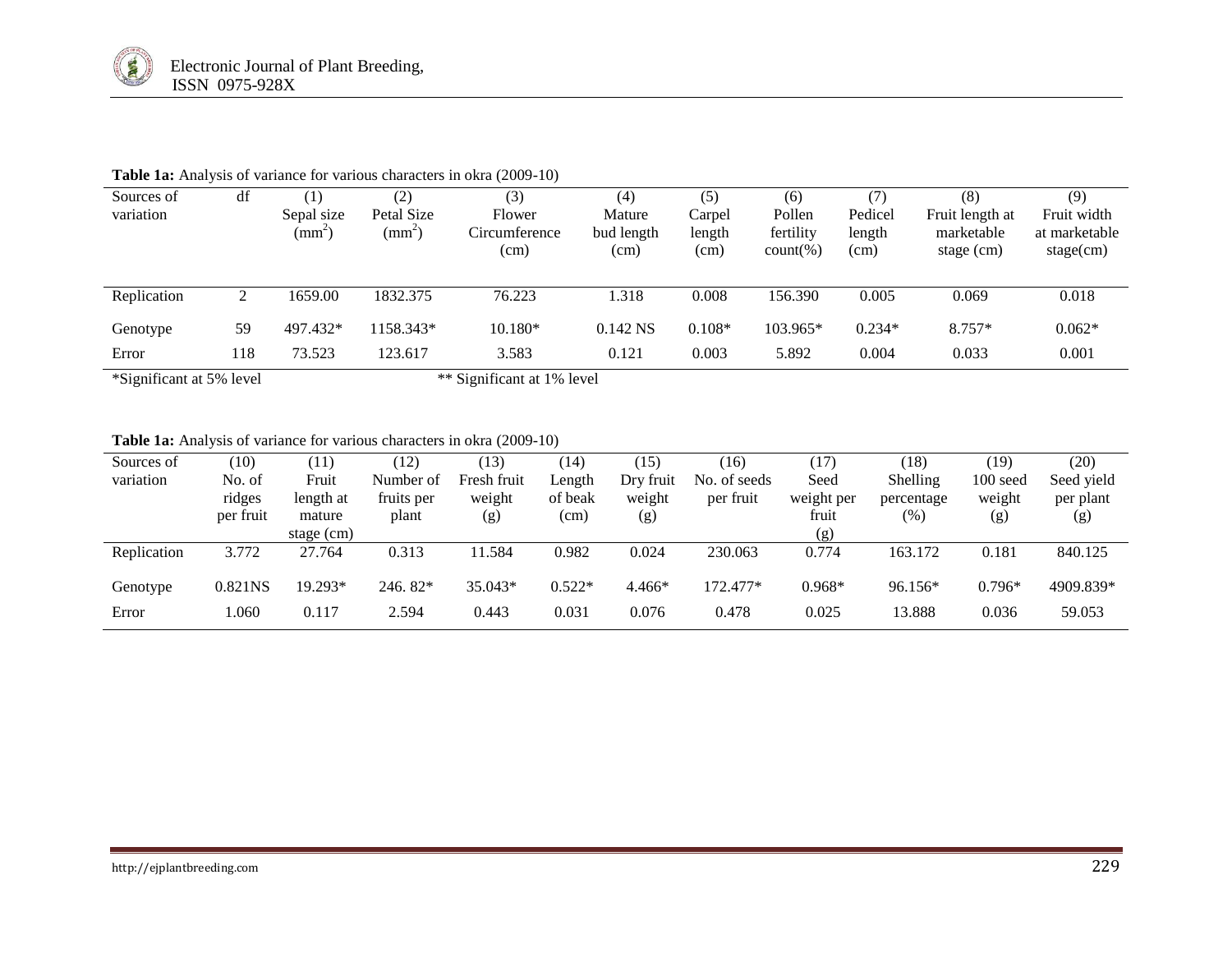

| Sources of<br>variation | df  | $\left(1\right)$<br>Sepal size<br>$\text{m}^{\omega}$ | (2)<br>Petal Size<br>$(mm^2)$ | (3)<br>Flower<br>Circumference<br>(cm) | (4)<br>Mature<br>bud length<br>(cm) | (5)<br>Carpel<br>length<br>(cm) | (6)<br>Pollen<br>fertility<br>count<br>(%) | (7)<br>Pedicel<br>length<br>(cm) | (8)<br>Fruit length at<br>marketable<br>stage $(cm)$ | (9)<br>Fruit width<br>at marketable<br>stage<br>(cm) |
|-------------------------|-----|-------------------------------------------------------|-------------------------------|----------------------------------------|-------------------------------------|---------------------------------|--------------------------------------------|----------------------------------|------------------------------------------------------|------------------------------------------------------|
| Replication             |     | 3732.594                                              | 4131.000                      | 69.143                                 | .237                                | 0.002                           | 35.375                                     | 0.000                            | 0.040                                                | 0.019                                                |
| Genotype                | 59  | 365.802                                               | 819.267                       | 10.978                                 | 0.150                               | 0.115                           | 107.748                                    | 0.240                            | 9.122                                                | 0.063                                                |
| Error                   | 118 | 165.429                                               | 277.156                       | 4.245                                  | 0.145                               | 0.009                           | 9.529                                      | 0.005                            | 0.073                                                | 0.002                                                |

Table 1b: Analysis of variance for various characters in okra (2010-11)

| Sources of<br>variation | (10)<br>No. of<br>ridges<br>per fruit | (11)<br>Fruit<br>length at<br>mature | (12)<br>Number of<br>fruits per<br>plant | (13)<br>Fresh fruit<br>weight<br>(g) | (14)<br>Length of<br>beak<br>(cm) | (15)<br>Dry fruit<br>weight<br>(g) | (16)<br>No. of<br>seeds per<br>fruit | (17)<br>Seed<br>weight per<br>fruit | (18)<br>Shelling<br>percentage<br>$(\%)$ | (19)<br>$100 \text{ seed}$<br>weight<br>(g) | (20)<br>Seed yield<br>per plant $(g)$ |
|-------------------------|---------------------------------------|--------------------------------------|------------------------------------------|--------------------------------------|-----------------------------------|------------------------------------|--------------------------------------|-------------------------------------|------------------------------------------|---------------------------------------------|---------------------------------------|
|                         |                                       | stage $(cm)$                         |                                          |                                      |                                   |                                    |                                      | (g)                                 |                                          |                                             |                                       |
| Replication             | 6.450                                 | 35.309                               | 0.273                                    | 8.303                                | 0.327                             | 0.046                              | 237.250                              | 1.025                               | 288.406                                  | 0.304                                       | 1312.750                              |
| Genotype                | 0.822                                 | 13.909                               | 280.974                                  | 36.843                               | 0.261                             | 4.333                              | 175.499                              | 0.941                               | 106.132                                  | 0.972                                       | 5262.887                              |
| Error                   | 0.908                                 | 0.290                                | 2.985                                    | 0.650                                | 0.038                             | 0.160                              | 3.748                                | 0.047                               | 24.306                                   | 0.535                                       | 100.253                               |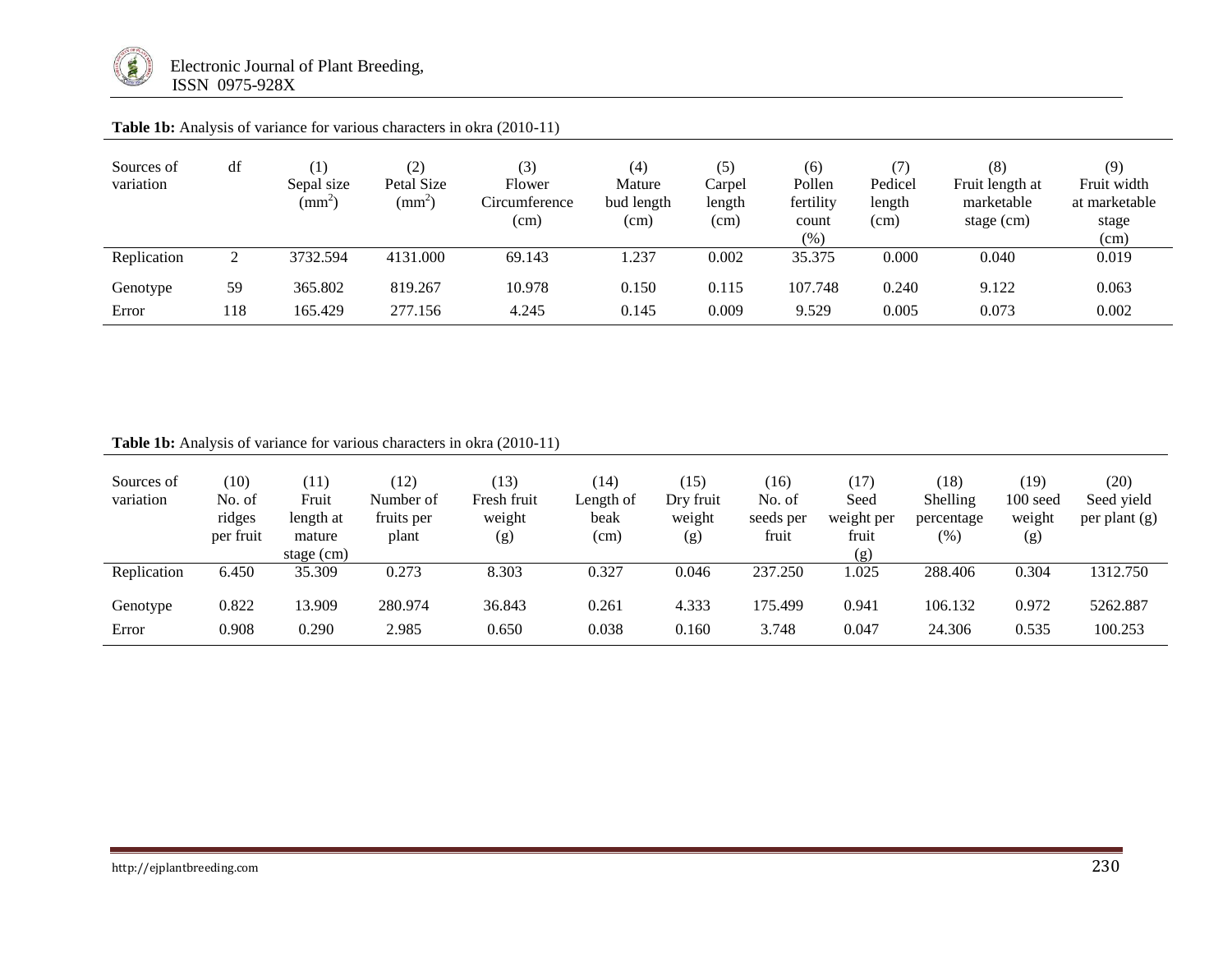

| Sources of<br>variation | df        | $\left(1\right)$<br>Sepal size<br>$\text{(mm}^2)$ | $\left( 2\right)$<br>Petal Size<br>$\text{m}^{\scriptscriptstyle\leftarrow}$ | (3)<br>Flower<br>Circumference<br>(cm) | (4)<br>Mature<br>bud<br>length<br>(cm) | (5)<br>Carpel<br>length<br>(cm) | (6)<br>Pollen<br>fertility<br>count<br>(% ) | (7)<br>Pedicel<br>length<br>(cm) | (8)<br>Fruit length at<br>marketable<br>stage (cm) | (9)<br>Fruit width<br>at marketable<br>stage<br>(cm) |
|-------------------------|-----------|---------------------------------------------------|------------------------------------------------------------------------------|----------------------------------------|----------------------------------------|---------------------------------|---------------------------------------------|----------------------------------|----------------------------------------------------|------------------------------------------------------|
| Replication             | 2         | 101.344                                           | 78.500                                                                       | 0.021                                  | 0.001                                  | 0.001                           | 22.250                                      | 0.001                            | 0.025                                              | 0.001                                                |
| Genotype<br>Error       | 59<br>118 | 414.194*<br>5.806                                 | 956.723*<br>10.696                                                           | 10.488*<br>0.030                       | $0.143*$<br>0.001                      | $0.111*$<br>0.001               | 208.063*<br>39.801                          | $0.237*$<br>0.001                | $8.921*$<br>0.006                                  | $0.062*$<br>0.001                                    |

Table 1c: Analysis of variance for various characters in okra (Pooled)

Table 1c: Analysis of variance for various characters in okra (Pooled)

| Sources of<br>variation | (10)<br>No. of<br>ridges<br>per<br>fruit | (11)<br>Fruit<br>length at<br>mature<br>stage $(cm)$ | (12)<br>Number of<br>fruits per<br>plant | (13)<br>Fresh fruit<br>weight<br>(g) | (14)<br>Length<br>of beak<br>(cm) | (15)<br>Dry fruit<br>weight<br>(g) | (16)<br>No. of seeds<br>per fruit | (17)<br>Seed<br>weight<br>per fruit<br>(g) | (18)<br>Shelling<br>percentage<br>(%) | (19)<br>100 seed<br>weight<br>(g) | (20)<br>Seed yield<br>per plant $(g)$ |
|-------------------------|------------------------------------------|------------------------------------------------------|------------------------------------------|--------------------------------------|-----------------------------------|------------------------------------|-----------------------------------|--------------------------------------------|---------------------------------------|-----------------------------------|---------------------------------------|
| Replication             | 1.372                                    | 0.012                                                | 0.102                                    | 0.736                                | 0.866                             | 0.020                              | 0.734                             | 0.001                                      | 2.063                                 | 0.006                             | 9.125                                 |
| Genotype                | 0.853<br><b>NS</b>                       | 14.741*                                              | 246.651                                  | 35.835*                              | $0.355$ NS                        | 4.389*                             | 173.668*                          | $0.949*$                                   | 99.723*                               | $0.876*$                          | 50.73.667                             |
| Error                   | .005                                     | 0.034                                                | 0.173                                    | 0.036                                | 0.123                             | 0.003                              | 0.108                             | 0.002                                      | 0.473                                 | 0.003                             | 3.226                                 |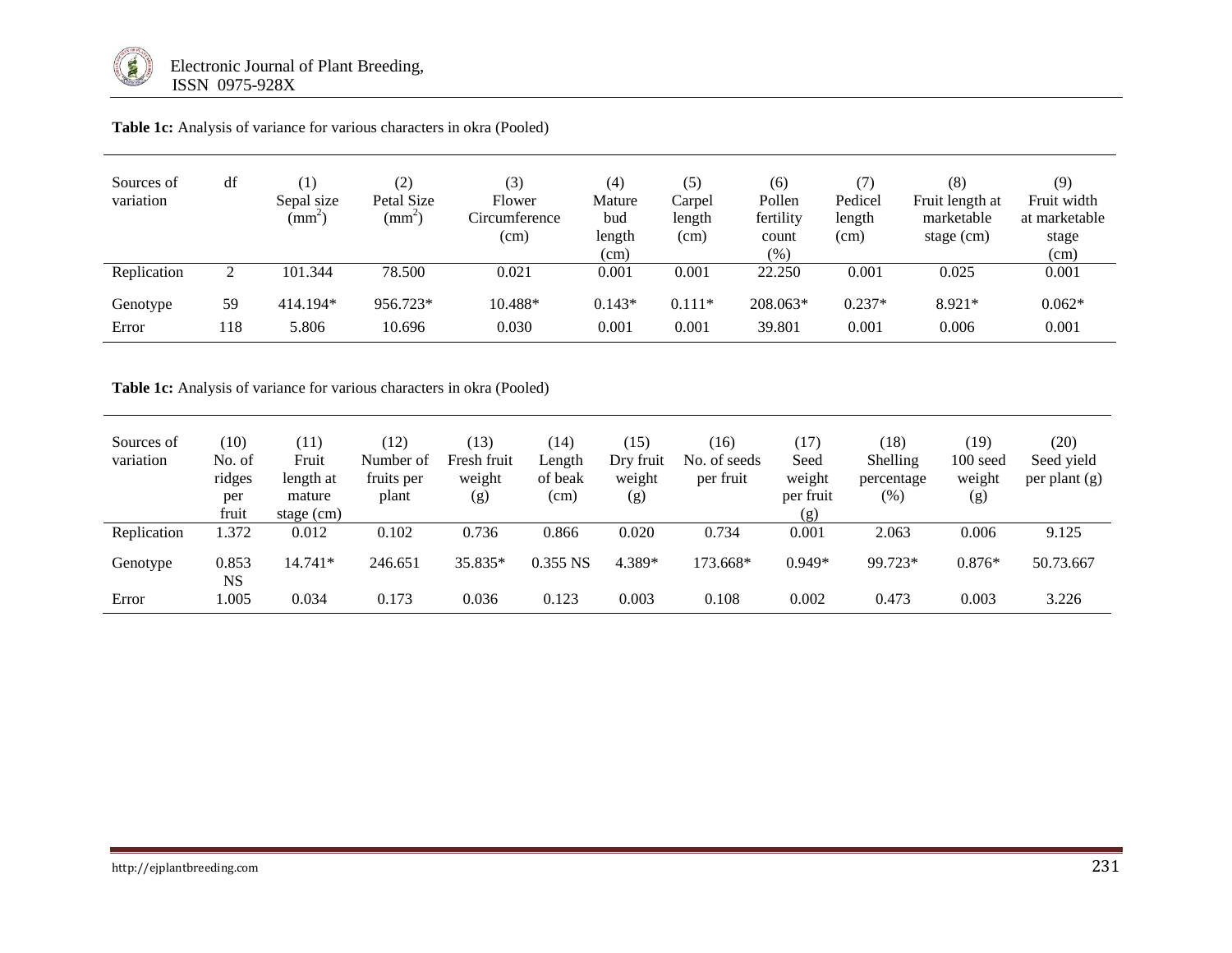

**Table 2.a.** Estimates of genetic variability parameters for various characters in okra genotypes (2009-10)

| Characters                           | $Mean \pm SE$     | Range            | Coefficient of<br>variation $(\%)$ |       | Heritability<br>$\%$ | Genetic<br>Advance | Genetic<br>Advance as |
|--------------------------------------|-------------------|------------------|------------------------------------|-------|----------------------|--------------------|-----------------------|
|                                      |                   |                  |                                    |       | (Broad sense)        |                    | % age of              |
|                                      |                   |                  | <b>PCV</b>                         | GCV   |                      |                    | mean                  |
| Sepal size $(mm2)$                   | $74.10 \pm 7.00$  | 48.79 - 103.54   | 19.78                              | 16.04 | 65.8                 | 19.86              | 26.80                 |
| Petal Size( $mm2$ )                  | $90.67 \pm 9.07$  | 50.53 - 139.16   | 23.87                              | 20.48 | 73.6                 | 32.82              | 36.20                 |
| Flower circumference(cm)             | $15.25 \pm 1.54$  | $11.45 - 20.70$  | 15.77                              | 9.72  | 38.0                 | 1.88               | 12.33                 |
| Mature bud length(cm)                | $3.45 \pm 0.28$   | $2.89 - 3.87$    | 10.37                              | 2.42  | 05.5                 | 0.80               | 23.18                 |
| Carpel length(cm)                    | $2.77 \pm 0.004$  | $2.39 - 3.10$    | 7.01                               | 6.75  | 92.5                 | 0.37               | 13.35                 |
| Pollen fertility count (%)           | $48.43 \pm 1.98$  | $39.07 - 60.77$  | 12.83                              | 11.81 | 84.7                 | 10.84              | 22.38                 |
| Pedicel length(cm)                   | $2.13 \pm 0.05$   | $1.64 - 2.85$    | 13.30                              | 12.99 | 95.5                 | 0.56               | 26.29                 |
| Fruit length at marketable stage(cm) | $12.67 \pm 0.14$  | $9.29 - 17.77$   | 13.54                              | 13.46 | 98.9                 | 3.49               | 27.55                 |
| Fruit width at marketable stage(cm)  | $1.75 \pm 0.03$   | $1.44 - 2.10$    | 8.36                               | 8.10  | 93.8                 | 0.28               | 16.00                 |
| Number of ridges per fruit           | $5.22 \pm 0.84$   | $5.00 - 7.00$    | 19.73                              | 0.61  | 04.1                 | 1.20               | 22.99                 |
| Fruit length at mature stage(cm)     | $17.23 \pm 0.27$  | $13.13 - 26.60$  | 14.81                              | 14.68 | 98.2                 | 5.16               | 29.95                 |
| Number of fruits per plant           | $31.12 \pm 1.31$  | $17.67 - 51.40$  | 29.45                              | 28.99 | 96.9                 | 18.30              | 58.82                 |
| Fresh fruit weight (g)               | $16.69 \pm 0.54$  | $8.07 - 25.87$   | 20.73                              | 20.34 | 96.3                 | 6.87               | 41.16                 |
| Length of beak(cm)                   | $3.29 \pm 0.14$   | $2.00 - 3.90$    | 13.41                              | 12.29 | 83.9                 | 0.76               | 23.10                 |
| Dry fruit weight (g)                 | $6.57 \pm 0.22$   | $4.13 - 11.13$   | 18.88                              | 18.40 | 95.1                 | 2.43               | 36.99                 |
| Number of seeds per fruit            | $53.26 \pm 0.57$  | $37.40 - 69.73$  | 14.28                              | 14.22 | 99.2                 | 15.53              | 29.16                 |
| Seed weight per fruit (g)            | $3.45 \pm 0.13$   | $2.40 - 5.00$    | 16.82                              | 16.18 | 92.6                 | 1.11               | 31.99                 |
| Shelling percentage (%)              | $53.23 \pm 3.04$  | $39.82 - 68.16$  | 12.08                              | 9.84  | 66.4                 | 8.79               | 16.51                 |
| $100$ seed weight $(g)$              | $5.99 \pm 0.16$   | $5.00 - 7.40$    | 8.98                               | 8.40  | 87.5                 | 0.97               | 16.19                 |
| Seed yield per plant (g)             | $109.87 \pm 6.27$ | $51.81 - 226.44$ | 37.26                              | 36.60 | 96.5                 | 81.36              | 74.05                 |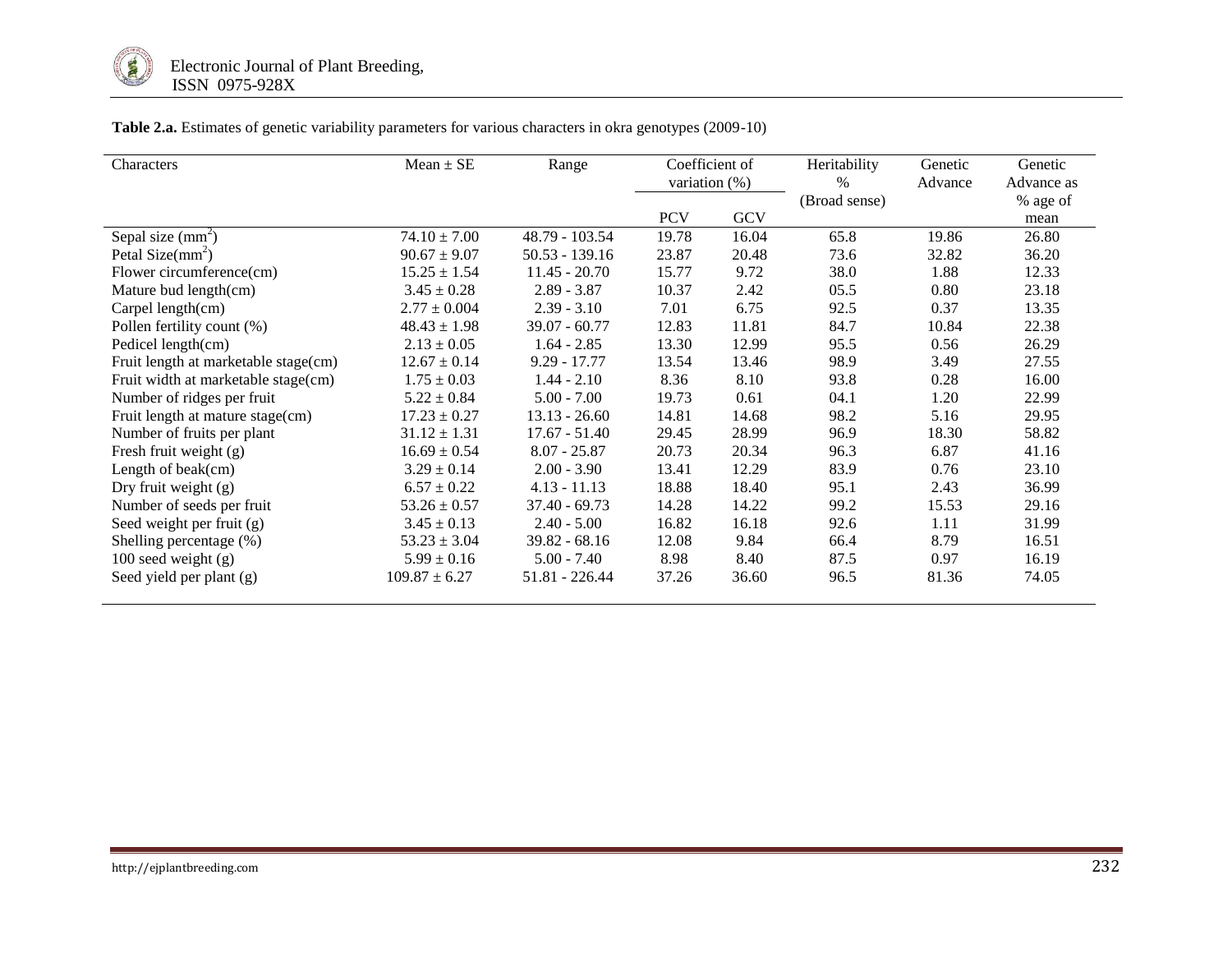

| Characters                           | $Mean \pm SE$     | Range         | Coefficient of   |            | Heritability  | Genetic | Genetic      |
|--------------------------------------|-------------------|---------------|------------------|------------|---------------|---------|--------------|
|                                      |                   |               | variation $(\%)$ |            | $\%$          | Advance | Advance as % |
|                                      |                   |               | <b>PCV</b>       | <b>GCV</b> | (Broad sense) |         | age of mean  |
| Sepal size $(mm2)$                   | $71.51 \pm 10.50$ | 48.13-95.27   | 21.31            | 11.43      | 28.9          | 9.03    | 12.62        |
| Petal Size $(mm^2)$                  | $88.38 \pm 13.59$ | 53.33-122.33  | 24.21            | 15.21      | 39.5          | 17.40   | 19.69        |
| Flower circumference(cm)             | $15.21 \pm 1.68$  | 11.50-20.80   | 16.75            | 9.85       | 34.6          | 1.81    | 11.90        |
| Mature bud length(cm)                | $3.45 \pm 0.31$   | 2.87-3.92     | 11.10            | 1.27       | 06.5          | 0.90    | 26.08        |
| Carpel length(cm)                    | $2.77 \pm 0.05$   | 2.37-3.16     | 7.59             | 6.81       | 80.5          | 0.35    | 12.64        |
| Pollen fertility count (%)           | $48.82 \pm 2.52$  | 38.77-60.50   | 13.31            | 11.72      | 77.5          | 10.37   | 21.24        |
| Pedicel length(cm)                   | $2.14 \pm 0.06$   | 1.66-2.86     | 13.48            | 13.08      | 94.2          | 0.56    | 26.16        |
| Fruit length at marketable stage(cm) | $12.71 \pm 0.22$  | 9.02-17.86    | 13.83            | 13.66      | 97.6          | 3.53    | 27.77        |
| Fruit width at marketable stage(cm)  | $1.76 \pm 0.03$   | 1.44-2.08     | 8.45             | 8.09       | 91.7          | 0.28    | 15.91        |
| Number of ridges per fruit           | $5.21 \pm 0.78$   | 5.00-7.00     | 18.27            | 0.61       | 03.5          | 0.50    | 9.59         |
| Fruit length at mature stage(cm)     | $17.10 \pm 0.43$  | 13.25-22.08   | 12.84            | 12.45      | 94.0          | 4.26    | 24.91        |
| Number of fruits per plant           | $31.44 \pm 1.41$  | 17.33-61.00   | 31.10            | 30.61      | 96.9          | 19.52   | 62.09        |
| Fresh fruit weight $(g)$             | $16.91 \pm 0.66$  | 8.00-25.67    | 21.08            | 20.53      | 94.9          | 6.97    | 41.23        |
| Length of beak(cm)                   | $3.53 \pm 0.16$   | 2.32-3.87     | 9.50             | 7.72       | 66.0          | 0.46    | 13.03        |
| Dry fruit weight $(g)$               | $6.54 \pm 0.33$   | 4.00-11.00    | 19.05            | 18.04      | 89.7          | 2.30    | 35.17        |
| Number of seeds per fruit            | $53.49 \pm 1.58$  | 37.67-70.17   | 14.60            | 14.15      | 93.9          | 15.10   | 28.23        |
| Seed weight per fruit (g)            | $3.46 \pm 0.18$   | $2.33 - 5.00$ | 16.96            | 15.76      | 86.3          | 1.04    | 30.06        |
| Shelling percentage (%)              | $53.60 \pm 4.03$  | 37.45-67.68   | 13.40            | 9.74       | 52.9          | 7.82    | 14.59        |
| 100 seed weight $(g)$                | $6.01 \pm 0.19$   | 4.83-7.50     | 9.98             | 9.20       | 85.1          | 1.05    | 17.47        |
| Seed yield per plant (g)             | $110.64 \pm 8.18$ | 50.56-232.35  | 38.55            | 37.47      | 94.5          | 83.02   | 75.04        |

**Table 2.b.** Estimates of genetic variability parameters for various characters in okra genotypes (2010-11)